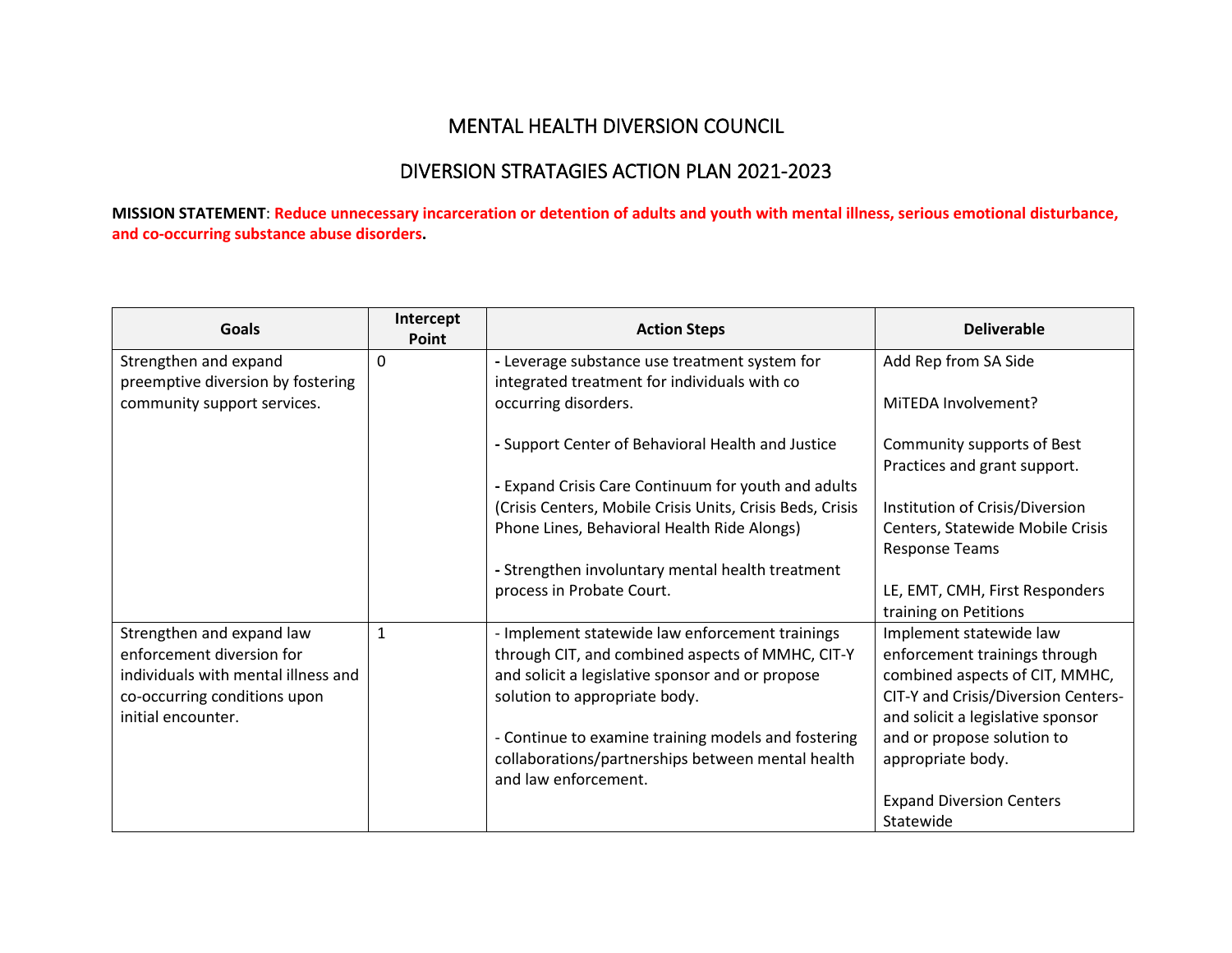| <b>Goals</b>                                                                                          | Intercept<br>Point | <b>Action Steps</b>                                                                                                                                                                                                                                                        | <b>Deliverable</b>                                                                                                                                                      |
|-------------------------------------------------------------------------------------------------------|--------------------|----------------------------------------------------------------------------------------------------------------------------------------------------------------------------------------------------------------------------------------------------------------------------|-------------------------------------------------------------------------------------------------------------------------------------------------------------------------|
|                                                                                                       |                    | -Identify and address gaps in information/validity<br>issues regarding Diversion Centers.<br>-Enhance best practices by exploring<br>statutory/contractual Jail Diversion relationship                                                                                     | Exploring existing data within<br>MDHHS and develop protocols for<br>jail diversion best practices.<br>Propose dedicated State General                                  |
|                                                                                                       |                    | between law enforcement agencies and CMH's<br>Statewide                                                                                                                                                                                                                    | Fund "Diversion" appropriation<br>for behavioral health services                                                                                                        |
| Develop strategies to deliver<br>treatment and divert individuals<br>prior to first court appearance. | $\overline{2}$     | - Ensure quality, effective and comprehensive<br>behavioral health treatment in institutional settings.                                                                                                                                                                    | Data driven institution of best<br>practices recommendations.<br>Surveys, Executive Summaries and<br>Gap Identification                                                 |
|                                                                                                       |                    | -Reduce the impediment of bail and bond on those<br>suffering from mental health concerns.<br>-Implement standardized mental health screenings<br>upon entry in to adult and juvenile justice systems,<br>co-morbid and specialty populations (homeless,<br>veterans etc.) | Explore possible bail reform issue.<br>Training public defenders and<br>prosecutors to help move persons<br>with mental illness through the<br>system more effectively. |
|                                                                                                       |                    | -Explore options to utilize standardized mental                                                                                                                                                                                                                            | Creating individual tools for<br>standardized screenings                                                                                                                |
|                                                                                                       |                    | health screenings in jail computer systems.                                                                                                                                                                                                                                | Individualized form for application<br>in various IT environments and<br>integration in a central repository<br>for further analysis                                    |
|                                                                                                       |                    |                                                                                                                                                                                                                                                                            | Training for institutional staff                                                                                                                                        |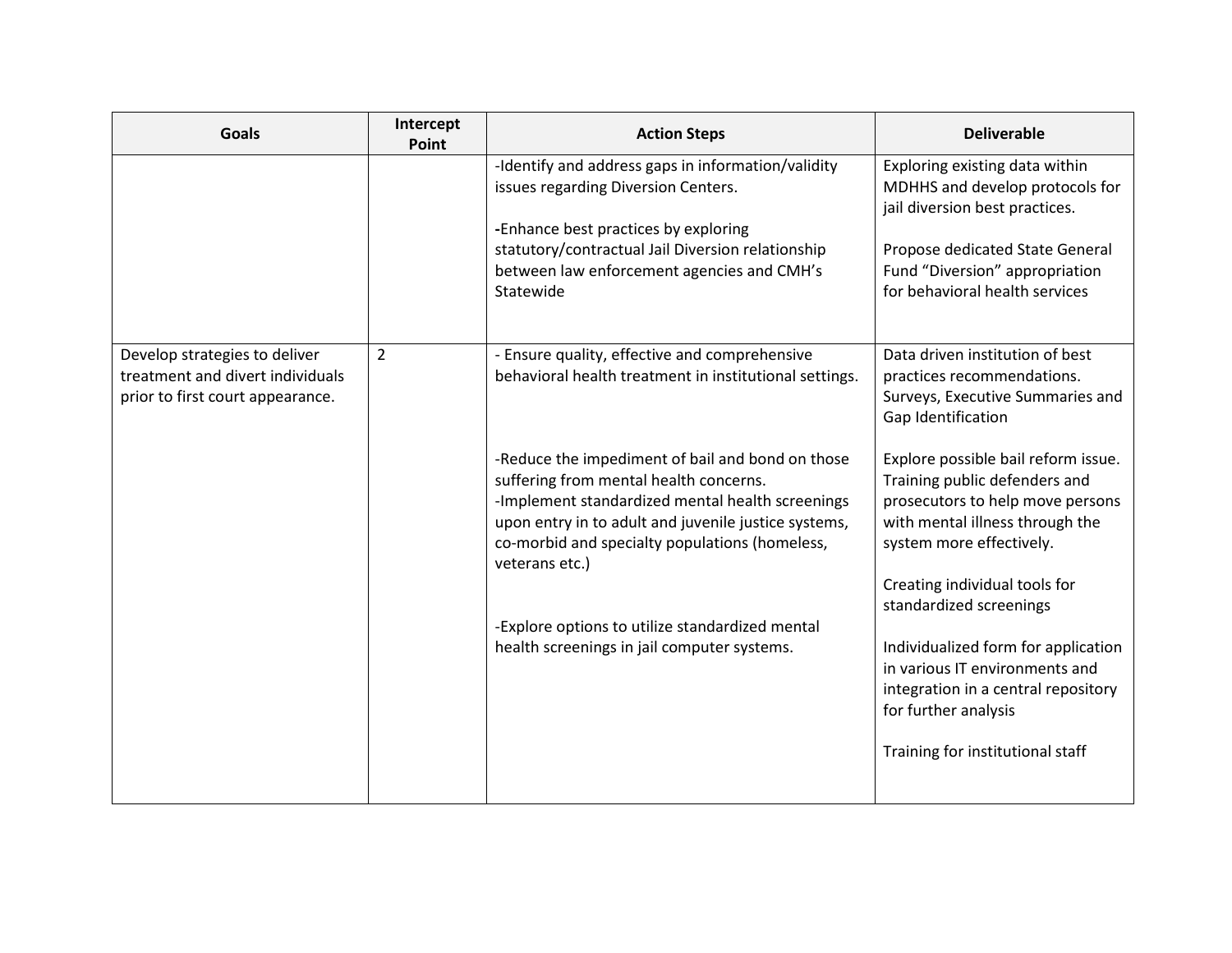| <b>Goals</b>                                                                                                                          | Intercept<br>Point | <b>Action Steps</b>                                                                                                                                                                                                                        | <b>Deliverable</b>                                                                                                                                                                                                               |
|---------------------------------------------------------------------------------------------------------------------------------------|--------------------|--------------------------------------------------------------------------------------------------------------------------------------------------------------------------------------------------------------------------------------------|----------------------------------------------------------------------------------------------------------------------------------------------------------------------------------------------------------------------------------|
|                                                                                                                                       |                    | - Addressing Forensic IST waitlist issues -Continue to<br>enhance workforce suitable for juvenile competency<br>evaluation and restoration.                                                                                                | Developed a workgroup to<br>identify the factors and create<br>solutions to reduce the waitlist of<br>the Forensic Center for IST                                                                                                |
|                                                                                                                                       |                    | -Promote the use of Boundary Spanners to<br>effectuate the diversion of persons with mental<br>illness throughout the court process.                                                                                                       | Direct the pilot communities to<br>institute boundary spanners<br>within their current initiatives.                                                                                                                              |
|                                                                                                                                       |                    | - Implement the Michigan Juvenile Justice<br>Assessment System (MJJAS) as a statewide tool to<br>assess youth entering the juvenile justice system and<br>at other key points in the process.                                              | Evaluate juvenile competency<br>legislation as passed and propose<br>solutions for identified gaps and<br>follow-up action.<br>Provide trainings for qualified<br>juvenile forensic mental health<br>examiners and stakeholders. |
|                                                                                                                                       |                    |                                                                                                                                                                                                                                            | Continue to provide ongoing<br>training for certification to<br>administer the MJJAS                                                                                                                                             |
| Develop strategies to deliver<br>treatment and divert individuals<br>after first court appearance up to<br>and including disposition. | 3                  | - Expand the availability of and resources for (state<br>and other) Mental Health/Specialty Courts for<br>individuals with a mental illness and explore ways to<br>remove barriers to maximize Mental<br>Health/Specialty Courts statewide | Uniform Standards and/or Statute<br>Examine barriers in legislative<br>language.<br>Coordination with SCAO for<br>potential collaboration                                                                                        |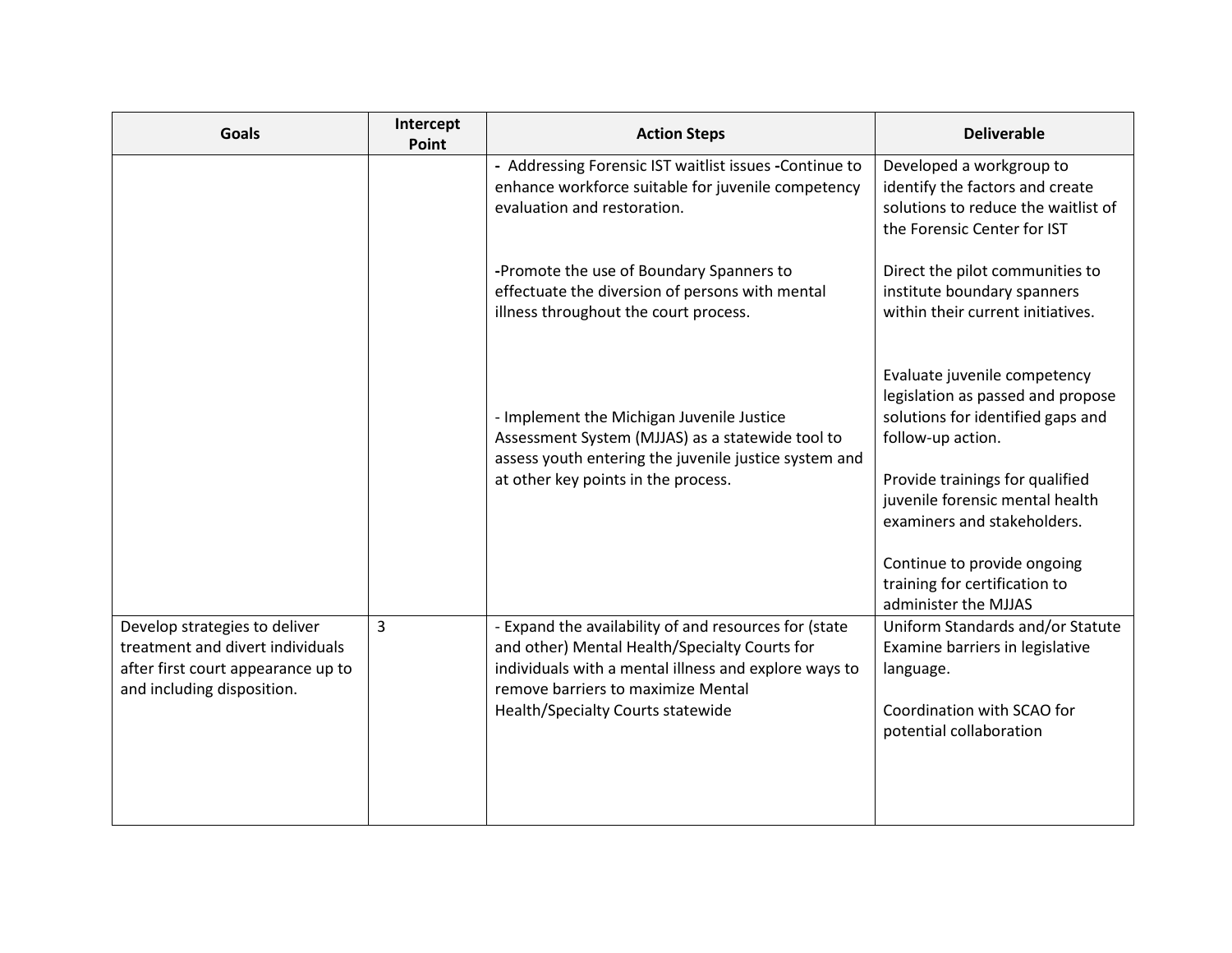| <b>Goals</b>                                                                                                                                                                | Intercept<br>Point | <b>Action Steps</b>                                                                                                                                                                                                                                                                                                                                                                  | <b>Deliverable</b>                                                                                                                                                                                                                                                                            |
|-----------------------------------------------------------------------------------------------------------------------------------------------------------------------------|--------------------|--------------------------------------------------------------------------------------------------------------------------------------------------------------------------------------------------------------------------------------------------------------------------------------------------------------------------------------------------------------------------------------|-----------------------------------------------------------------------------------------------------------------------------------------------------------------------------------------------------------------------------------------------------------------------------------------------|
|                                                                                                                                                                             |                    | -Promote the use of Boundary Spanners to<br>effectuate the diversion of persons with mental<br>illness throughout the court process.                                                                                                                                                                                                                                                 | Utilization of staff to shepherd<br>consumers through the criminal<br>justice system                                                                                                                                                                                                          |
| Improve re-entry outcomes, by<br>enhancing pre-release planning,<br>individualized connections and<br>follow up supports between<br>institutions and community<br>services. | 4                  | -Improve behavioral health treatment upon re-entry<br>into the community from institutional settings<br>including exploration of statewide eligibility<br>standards.<br>- Establish a targeted case management Medicaid<br>benefit for justice involved individuals that would<br>allow for case management services to ensure<br>continuity and linkage of care post incarceration. | Develop and implement best<br>practices for warm handoffs from<br>all institutional settings.<br>Medicaid benefit approval for<br>targeted case management for<br>justice involved persons.<br>Identify a plan to ensure a<br>consumer can access similar<br>services regardless of location. |
|                                                                                                                                                                             |                    | - Developing programs that would focus on<br>individuals with mild to moderate mental illness and<br>SUD that have a history of multiple criminal justice<br>contact fill gaps in services due to funding, policy, or<br>statute.                                                                                                                                                    | Fund programs that would focus<br>on individuals with mild to<br>moderate mental illness and SUD<br>that have a history of multiple<br>criminal justice contacts.<br><b>Review Mental Health Code</b><br>Chapter 10 section 330.2006.                                                         |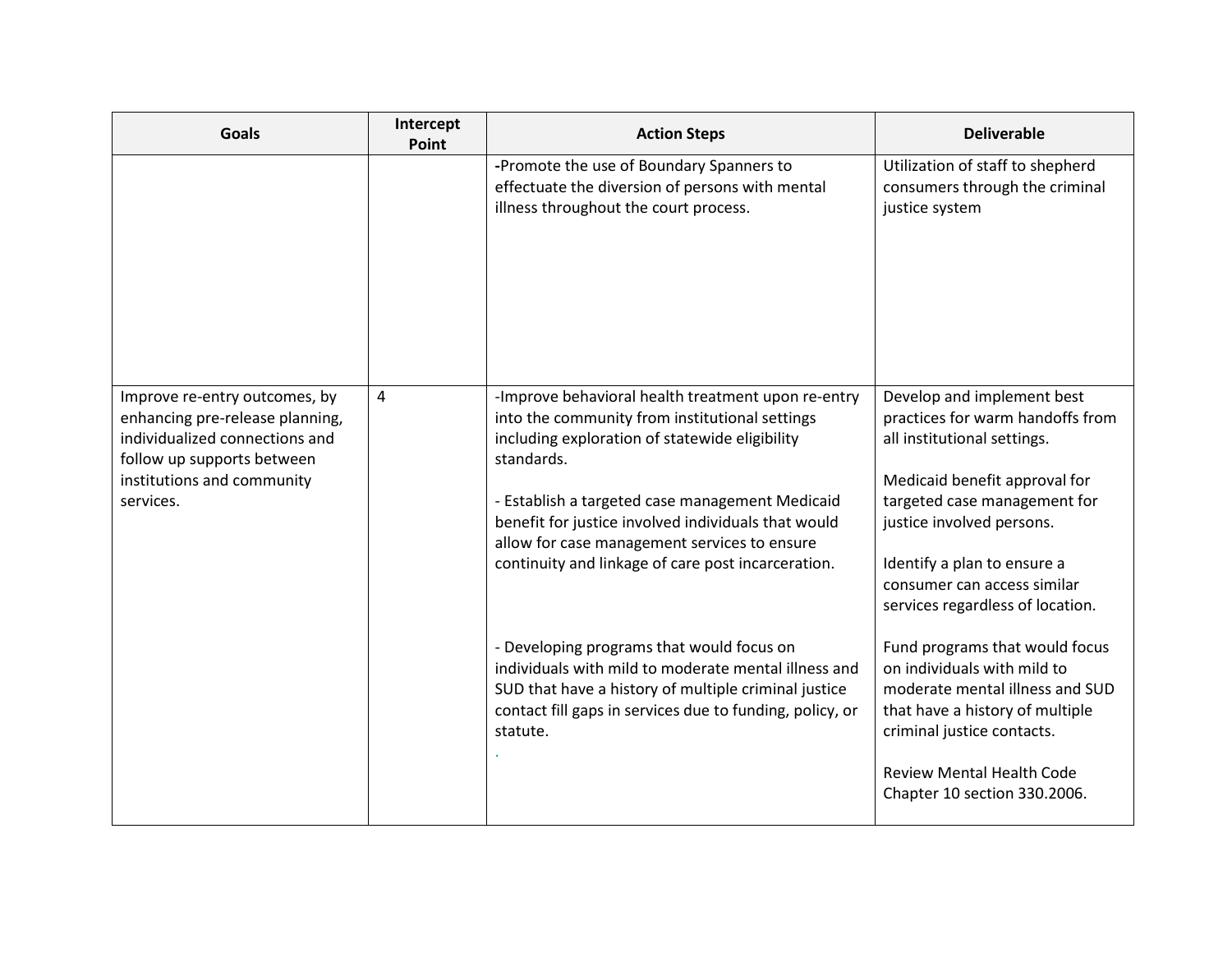| <b>Goals</b>                                                                                                                 | Intercept<br>Point | <b>Action Steps</b>                                                                                                                                                                                  | <b>Deliverable</b>                                                                                                                                                       |
|------------------------------------------------------------------------------------------------------------------------------|--------------------|------------------------------------------------------------------------------------------------------------------------------------------------------------------------------------------------------|--------------------------------------------------------------------------------------------------------------------------------------------------------------------------|
|                                                                                                                              |                    | - Increase access to immediate mental health<br>treatment and medications prior to release from<br>institutions.                                                                                     | Development of standard protocol<br>and best practices for how<br>medications are managed upon<br>release.                                                               |
|                                                                                                                              |                    | -Expand longer term affordable housing options.<br>-Increased access to employment opportunities,<br>education, or vocational training                                                               | Recidivism will be reduced due to<br>an individuals access to<br>appropriate resources.                                                                                  |
|                                                                                                                              |                    | -Promote the use of Boundary Spanners to facilitate<br>an individualized re entry plan.                                                                                                              | Individual should maintain<br>continuity of care for meds and<br>treatment regimen.<br>Utilization of staff to assist in<br>devising and implementing re-<br>entry plan. |
| Oversight and implementation of<br>statewide pilot initiatives and<br>administering best practices<br>through data collected | <b>IND</b>         | Implement ongoing process of evaluation.<br>Collect baseline and performance indicators for each<br>intercept point.                                                                                 | Utilize Data and Evaluation team<br>to determine return on<br>investments for pilots                                                                                     |
|                                                                                                                              |                    | -Promote screening tools to identify needs.<br>-Promote systems data matching (e.g., with veterans,<br>within and across behavioral health and justice<br>systems) to develop baselines and targets. |                                                                                                                                                                          |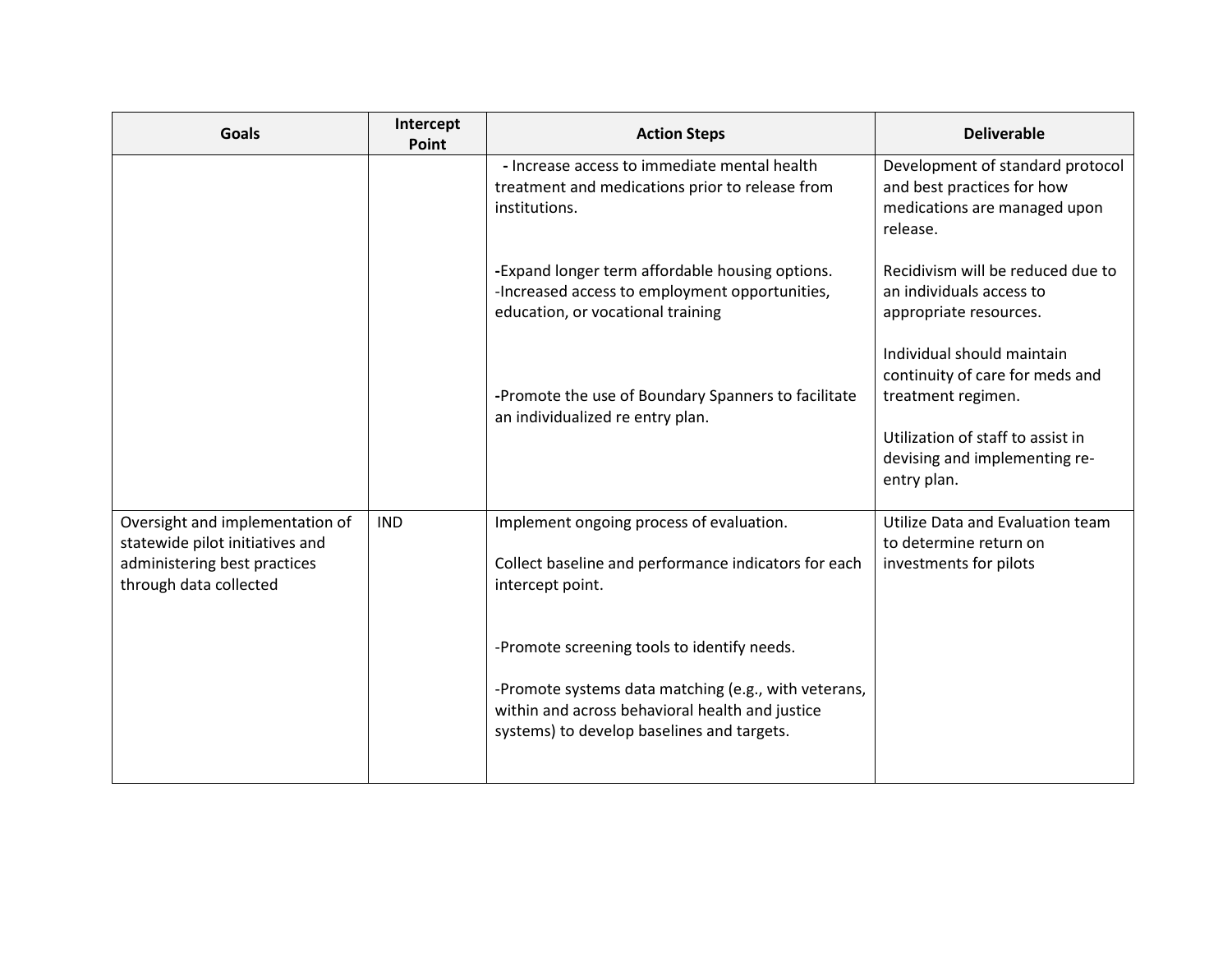| <b>Goals</b>                                                                                                                   | Intercept<br>Point | <b>Action Steps</b>                                                                                                                                                                                           | <b>Deliverable</b>                                                                                                                   |
|--------------------------------------------------------------------------------------------------------------------------------|--------------------|---------------------------------------------------------------------------------------------------------------------------------------------------------------------------------------------------------------|--------------------------------------------------------------------------------------------------------------------------------------|
| Identify statutory, policy and fiscal                                                                                          | <b>IND</b>         | - Strengthen the relationship between MDOC and                                                                                                                                                                | <b>Exploring the Mental Health Code</b>                                                                                              |
| barriers to achieving diversion<br>goals                                                                                       |                    | MDHHS related to services available to parolees and<br>probationers.                                                                                                                                          | (specifically Chapter 10)                                                                                                            |
|                                                                                                                                |                    | -Improve the ability of juvenile justice providers to<br>share pertinent case information necessary to assist                                                                                                 |                                                                                                                                      |
|                                                                                                                                |                    | the youth and family in meeting their goals.                                                                                                                                                                  |                                                                                                                                      |
|                                                                                                                                |                    | -Maximize Medicaid claims for community-based<br>and outpatient treatment services.                                                                                                                           |                                                                                                                                      |
| Identify specific best practices at                                                                                            | <b>IND</b>         | Utilize sequential intercept mapping techniques and                                                                                                                                                           | Utilize the Center for Behavioral                                                                                                    |
| each intercept point to create a<br>statewide master model                                                                     |                    | the Stepping Up initiative concepts as well as other<br>national models to develop best practices in                                                                                                          | Health and Justice to promote<br>national best practices statewide                                                                   |
|                                                                                                                                | <b>IND</b>         | Michigan                                                                                                                                                                                                      |                                                                                                                                      |
| Follow up statewide knowledge<br>sharing conference to share<br>Diversion Council findings and<br>promote technical assistance |                    | Utilize examples from other states and nationally<br>(e.g., Stepping Up) that have harnessed state level<br>leaders across all three branches of government with<br>county and municipal leadership to expand | Plan, promote and present a<br>follow up conference to the<br>Mental Health and Criminal Justice<br>Summit outlining lessons learned |
| from the Center for Behavioral<br>Health and Justice                                                                           |                    | knowledge and share best practices to set an<br>environment to promote diversion across Michigan                                                                                                              | from state diversion initiatives.                                                                                                    |

\*IND=Independent Goal